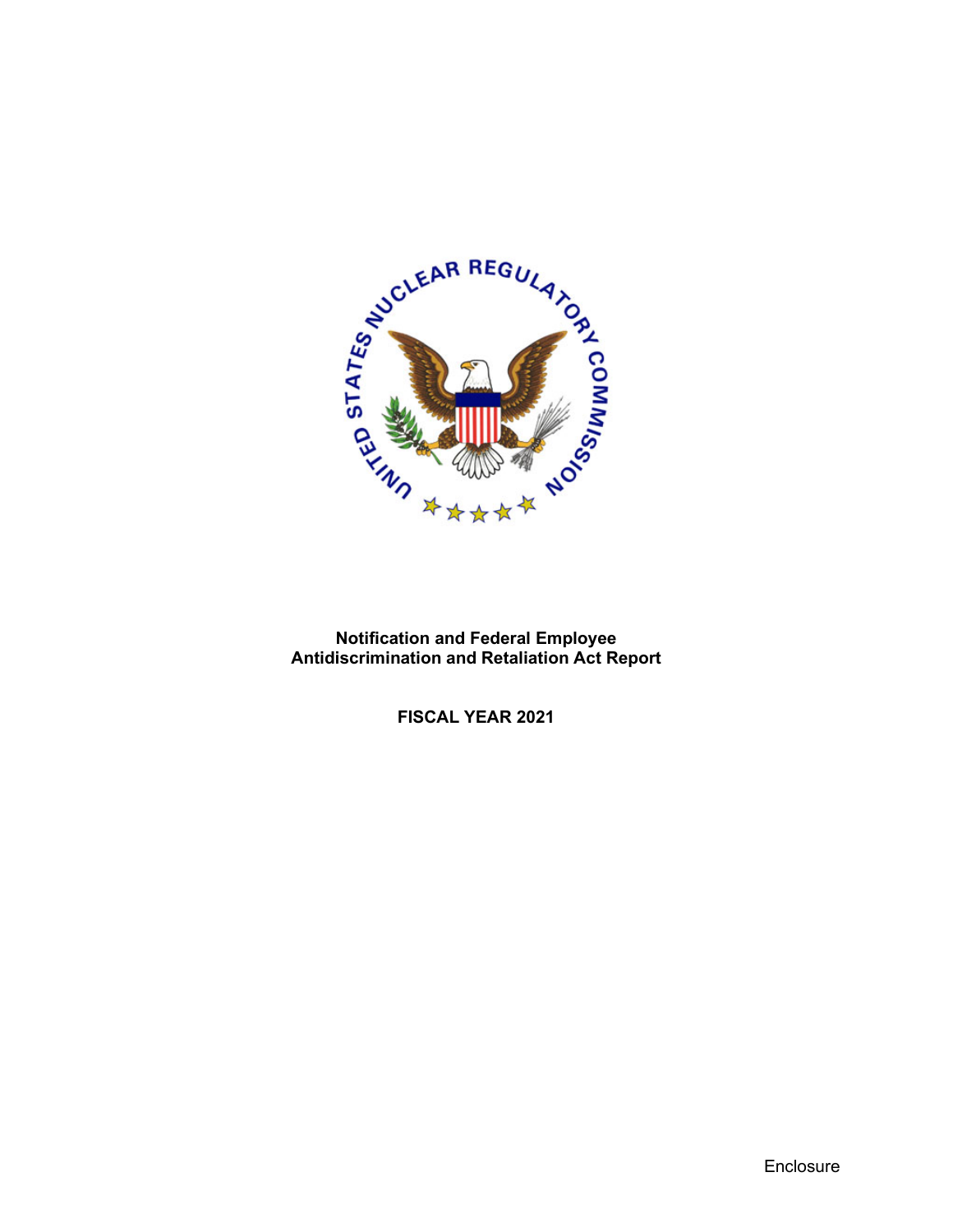# **Table of Contents**

| $\mathbf{L}$ |                   |  |
|--------------|-------------------|--|
| П.           |                   |  |
| Ш.           |                   |  |
| IV.          |                   |  |
| V.           |                   |  |
|              |                   |  |
|              |                   |  |
| VI.          |                   |  |
| VII.         |                   |  |
| VIII.        |                   |  |
| IX.          |                   |  |
| <b>X.</b>    |                   |  |
| XI.          | <b>Appendices</b> |  |

- **Appendix 1** No Fear Act Notification of Employee Rights
- **Appendix 2** Equal Employment Opportunity (EEO) Policy Statement
- **Appendix 3** Alternative Dispute Resolution (ADR) Policy Statement
- **Appendix 4** Diversity and Inclusion Policy Statement
- **Appendix 5** Preventing and Eliminating Harassing Conduct in the Workplace
- **Appendix 6** Whistleblower Protection Rights
- **Appendix 7** FY 2021 No FEAR Act Data Posted on the NRC Website
- **Appendix 8**  Reasonable Accommodation Policy and Procedures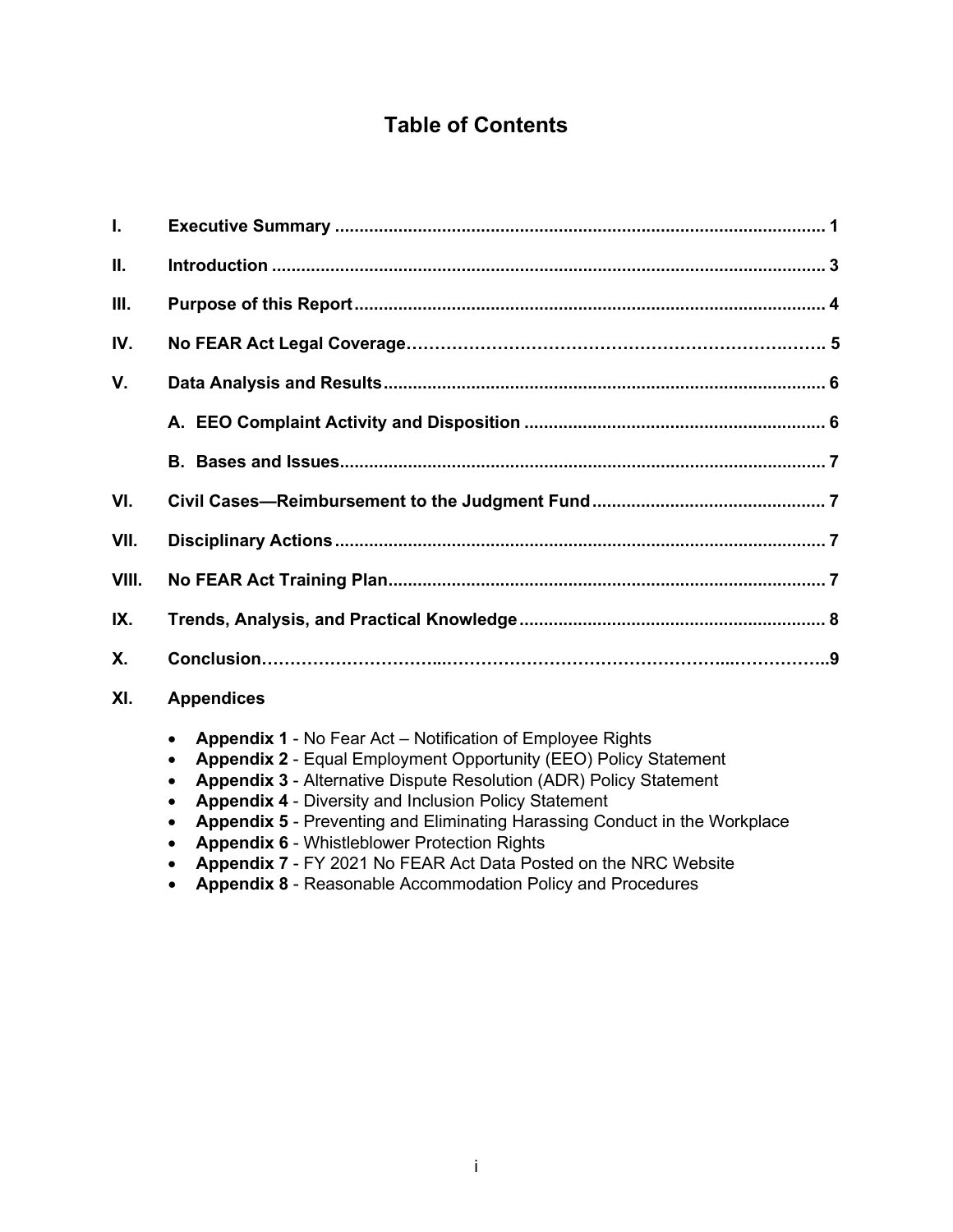## **I. Executive Summary**

The U.S. Nuclear Regulatory Commission (NRC or agency) provides its "Annual Notification and Federal Employee Antidiscrimination and Retaliation Act (No FEAR Act) Report to Congress for Fiscal Year 2021" as required by Section 203 of the Notification and Federal Employee Antidiscrimination and Retaliation Act of 2002 (No FEAR Act), Public Law 107-174. This report summarizes the agency's activities to ensure accountability for anti-discrimination and whistleblower laws related to employment.

The NRC is an independent agency established by the Energy Reorganization Act of 1974 that began operations in 1975 as a successor to the licensing and regulatory activities of the Atomic Energy Commission. The NRC's mission is to license and regulate the Nation's civilian use of radioactive materials to provide reasonable assurance of adequate protection of public health and safety and to promote the common defense and security and to protect the environment. The NRC is headed by five Commissioners appointed by the President of the United States, and confirmed by the U.S. Senate, to serve staggered 5-year terms. The President designates one of the Commissioners to serve as Chairman. The Commission as a whole formulates policies and regulations governing the safety and security of nuclear facilities and radioactive materials, issues orders to licensees, and adjudicates legal matters brought before it. The Executive Director for Operations carries out the policies and decisions of the Commission. During Fiscal Year (FY) 2021, the agency had approximately 2,681 permanent employees. The NRC's Headquarters is in Rockville, MD, and its Regional Offices are in King of Prussia, PA; Atlanta, GA; Lisle, IL; and Arlington, TX. In addition, the agency also has a Technical Training Center located in Chattanooga, TN. While NRC staff members are located throughout the country, the agency must be especially attentive to providing all employees proper notification of their rights under the No FEAR Act through on-line training and agency network announcements. The agency continues to be successful in this task.

The Partnership for Public Service ranked the NRC in 12th place for midsized agencies and one of the best places to work in the Federal Government based on the results of the 2020 Best Places to Work in the Federal Government rankings. The NRC was ranked 7th for its "Effective Leadership", ranked 6th for its "COVID: Supportive Leaders", and ranked 2<sup>nd</sup> for its "COVID: Employees Well-Being" categories respectively. National publications continue to highlight the NRC's commitment to diversity.

Since the enactment of the No FEAR Act, the NRC continues to realize many positive changes in the workplace. Examples include the following:

- Demonstrates continuous support for the No FEAR Act by the Commission and senior agency executives through policy statements and discussions in key meetings.
- Implemented the "Agency Desired Culture Initiative" to align our workplace culture with our transformation vision to ensure that we are consistently valuing and supporting behaviors and norms that help us best accomplish our mission. Culture sets the tone and expectations for how we interact with each other; how we make decisions; how we get work done; and how we are expected to innovate and collaborate with one another.
- Continues to support and promote of the NRC's Inclusive Diversity Strategic Plan, which includes the diversity, equity, inclusion, and accessibility (DEIA) goals and strategies to achieve a positive and discrimination-free environment.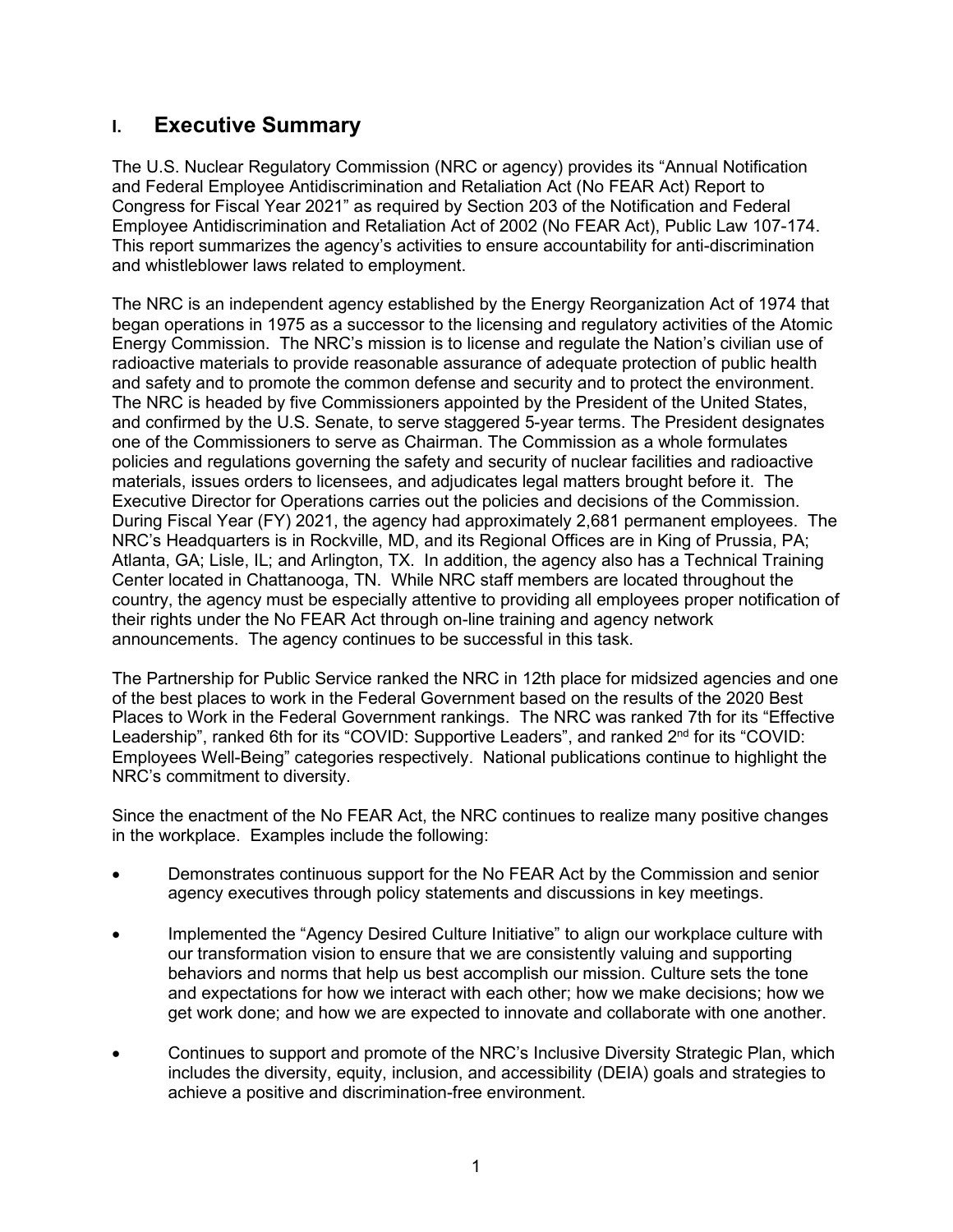- Revised the NRC's anti-harassment policy entitled "Anti-Harassment Policy and Procedures for Preventing and Eliminating Harassing Conduct in the Workplace" to ensure full compliance with the Equal Employment Opportunity Commission (EEOC).
- Maintains the Diversity Management and Inclusion Council consisting of agency executives, Equal Employment Opportunity (EEO) advisory committee members, and others to assist the agency in developing a more comprehensive, integrated, and strategic focus on diversity and inclusion in the workplace.
- Demonstrates its commitment to the Initiative on Civility, Awareness, Respect and Engagement known as "iCARE" to assist with agency efforts in facilitating deeper understandings and appreciation of cultural diversity and inclusion related issues amongst employees and promote individual personal and professional growth and effectiveness through the processes of listening, introspection, and building acceptance for differing perspectives.
- Continues to brief the Commission biannually on the accomplishments and plans of the agency's EEO affirmative employment and diversity management program.
- The NRC's Office of Small Business and Civil Rights (SBCR) announced a new way for employees to make an EEO contact or file a complaint through the use of an e-File Secure Portal where employees can electronically request to contact an EEO Counselor, file an informal complaint, request Alternative Dispute Resolution (ADR), submit documents, and receive real-time status updates on their EEO complaints.
- The NRC's SBCR launched a new internal software entitled "Entellitrak" in leveraging technology to assist with processing of EEO complaints of discrimination, harassment, and retaliation in the workplace. Entellitrak is a state-of-the-art EEO case management software that will allow SBCR to effectively manage workloads, provide better reporting capabilities, and maintain data integrity which includes an upgrade complete with built-in business rules to ensure compliance with the agency's mandatory reporting requirements.
- Continues to uphold agency values known as ISOCCER—integrity, service, openness, commitment, cooperation, excellence, and respect—as a guide for fostering an open, collaborative work environment for all employees.
- Posting notices on whistleblower protection rights in all facilities, as required by the Office of Special Counsel, for agency certification under 5 U.S.C. Section 2302(c).
- Develops and implements training programs and briefings for managers and employees on the No FEAR Act, EEO, diversity management, the NRC's anti-harassment policy, reasonable accommodation, and ADR.
- Continues with DIALOGUE —Diversity Inclusion Awareness Leading Organizational Growth, Understanding, and Engagement—in which small groups of managers and employees participate in facilitated forums to discuss diversity topics in an open environment.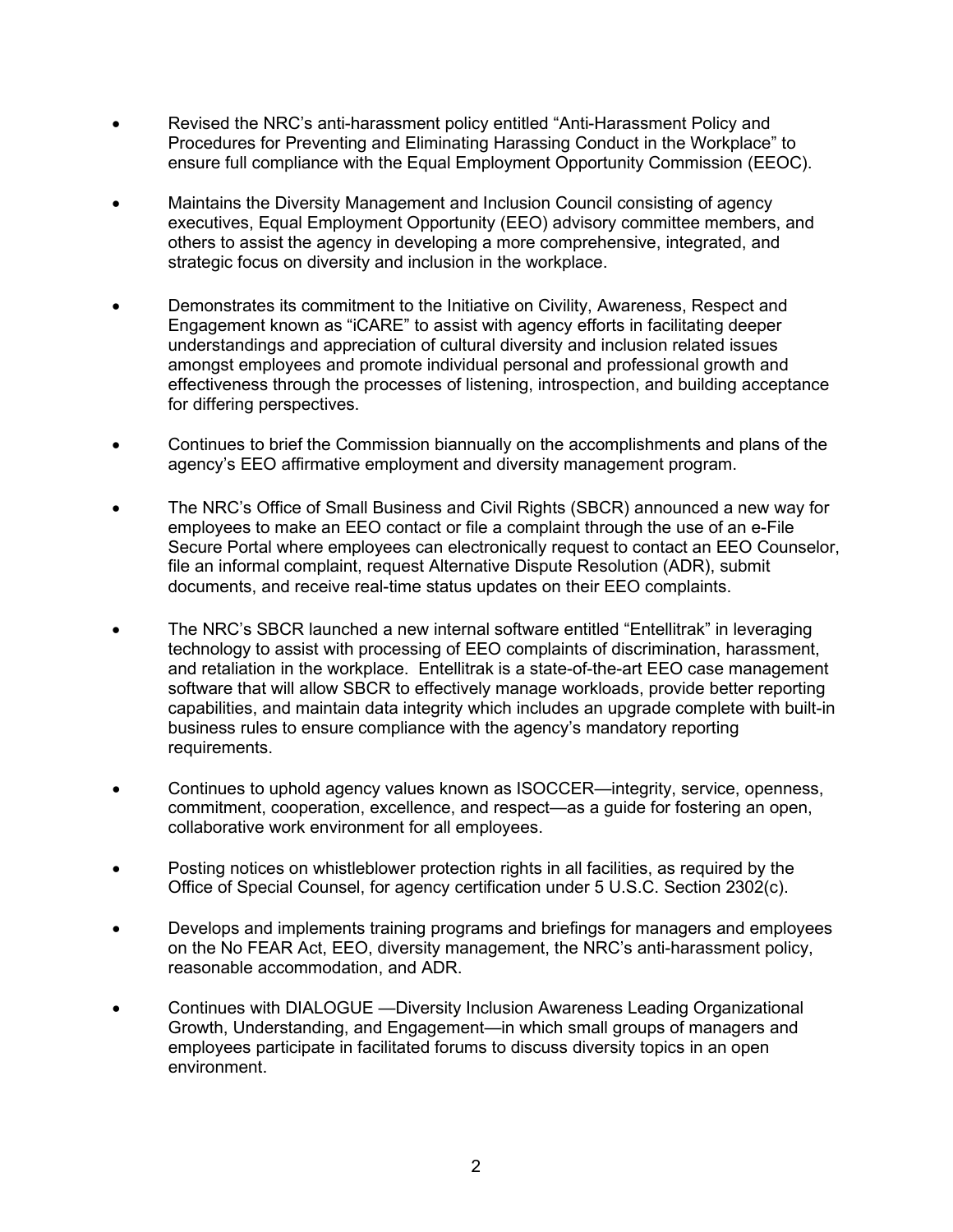- Remains committed to the NRC Leadership Model, which emphasizes observable behaviors that are representative of leadership characteristics, including receptivity to new ideas and diversity in thought.
- Continues to support a workplace where diverse views, alternative approaches, critical thinking, collaborative program solving, unbiased evaluations, and honest feedback are encouraged, recognized, and valued.
- Demonstrates its commitment to the agency's reasonable accommodation policies and procedures in compliance with amendments to the regulations governing Section 501 of the Rehabilitation Act to include the provision of personal assistant services.
- Implemented changes to the Senior Executive Service Candidate Development Program (SES CDP) selection process that results in more diverse groups of candidates and selectees for the agency's SES CDP classes.
- Continues to process EEO complaints promptly to ensure that cases are dispositioned in a timely manner.
- Continues to facilitate the "Speed of Trust" initiative, consisting of workshops to provide opportunities for strengthening mutual trust among agency leaders, managers and supervisors, and employees.
- Continues to raise awareness of the agency's ADR program as a voluntary option to resolve disputes and conflicts at the earliest and lowest possible level.

### **II. Introduction**

The NRC's overall responsibility is to protect public health and safety in the civilian uses of radioactive materials. It has the following main regulatory functions:

- Establish standards and regulations.
- Issue licenses, certificates, and permits.
- Ensure compliance with established standards and regulations.
- Issue adjudicatory decisions.
- Conduct research, adjudication, risk and performance assessments to support regulatory decisions.

The NRC carries out these regulatory functions to regulate nuclear power plants, fuel cycle facilities, and other civilian uses of radioactive materials, such as nuclear medicine programs at hospitals and academic activities at educational and research institutions. The NRC also uses these functions to regulate such industrial applications as gauges, irradiators, and other devices that contain radioactive material. The NRC also licenses the import and export of radioactive materials and works closely with other Federal agencies and international counterparts to enhance global nuclear safety and security.

The NRC regulates 93 commercial nuclear power reactors operating in 28 States at 55 sites; 31 research and test reactors; about 4,600 people licensed to operate reactors; 25 nuclear reactors in various stages of decommissioning; 81 independent spent fuel storage installations; 16 licensed fuel cycle facilities; 3 uranium recovery sites; and approximately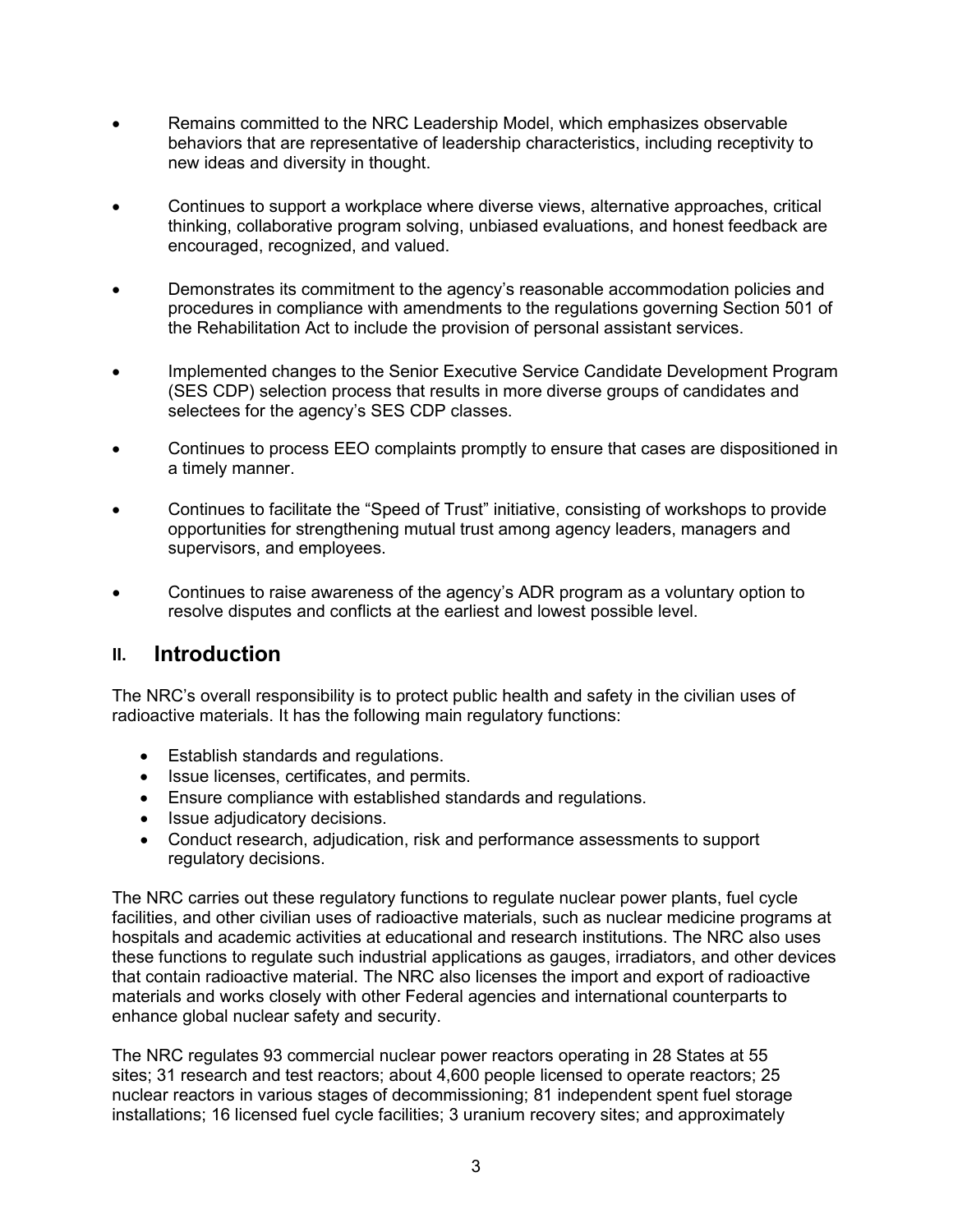2,200 research, medical, industrial, government, and academic materials licensees. The NRC also has issued 6 reactor early site permits, 5 reactor design certifications, and 12 combined licenses for new reactors. In addition, the NRC has agreements with 39 States (Agreement States) which have assumed regulatory responsibility for the use of certain radioactive materials. These Agreement States oversee approximately 17,000 materials licenses. The NRC works closely with these Agreement States to ensure that they maintain adequate and compatible regulatory programs.

The Director of the NRC's SBCR has been delegated the overall responsibility for small business, civil rights, diversity, equity, and inclusion, and minority serving institution programs and activities. SBCR provides agencywide guidance and standards for establishing and maintaining effective programs and activities. To meet these objectives, SBCR assists the NRC's leadership in shaping policies to protect and ensure the principles of EEO of all employees by: developing policies and procedures; generating workforce analysis and reporting requirements; conducting annual multi-year studies and research; delivering trainings and briefings; conducting oversight and monitoring; processing EEO complaints; integrating civil rights, diversity, equity, inclusion, and engagement into the NRC's initiatives and activities; and submitting annual reports to internal and external customers, constituents, and stakeholders. In being responsible for the preparing of the agency's Annual No FEAR Act Report, SBCR also collaborates with the Office of the Inspector General, the Office of the Chief Human Capital Officer, and the Office of the General Counsel, who also have major roles in implementing the No FEAR Act for the NRC.

This "Annual Notification and Federal Employee Antidiscrimination and Retaliation Act (No FEAR Act) Report to Congress for Fiscal Year 2021" covers the period of October 1, 2020, to September 30, 2021. During FY 2021, the NRC employed 2,681 permanent employees. There were 24 pre-complaint (informal) activities initiated and 15 formal complaints filed in FY 2021. Reprisal, Sex, Race, Age, and Color were the most common bases filed in FY 2021. The most prevalent issues during this reporting period were Harassment (Non-Sexual), Non-Selection/Promotion, Performance Appraisal, Assignment of Duties, and Disciplinary Actions.

## **III. Purpose of this Report**

On May 15, 2002, President George W. Bush signed the Notification and Federal Employee Anti-discrimination and Retaliation Act (No FEAR Act), which increases Federal agency accountability for acts of discrimination or reprisal against employees. This act, which took effect on October 1, 2003, makes Federal agencies individually accountable for violations of antidiscrimination and whistleblower protection laws related to employment and ensures that employees, applicants for employment, and former employees know their rights under antidiscrimination laws and the Whistleblower Protection Act. Section 203 of the No FEAR Act specifically requires that, not later than 180 days after the end of each FY, each Federal agency must submit to the Speaker of the House of Representatives, the President pro tempore of the Senate, the Committee on Governmental Affairs of the Senate, the Committee on Government Reform of the House of Representatives, each committee of Congress with jurisdiction relating to the agency, the Equal Employment Opportunity Commission, and the Attorney General an annual report with specific information relating to each agency's EEO complaints activity. Regulations from the U.S. Office of Personnel Management (OPM) implementing the No FEAR Act, 5 CFR, Part 724, Subpart C, also require the submission of this annual report to the Director of OPM.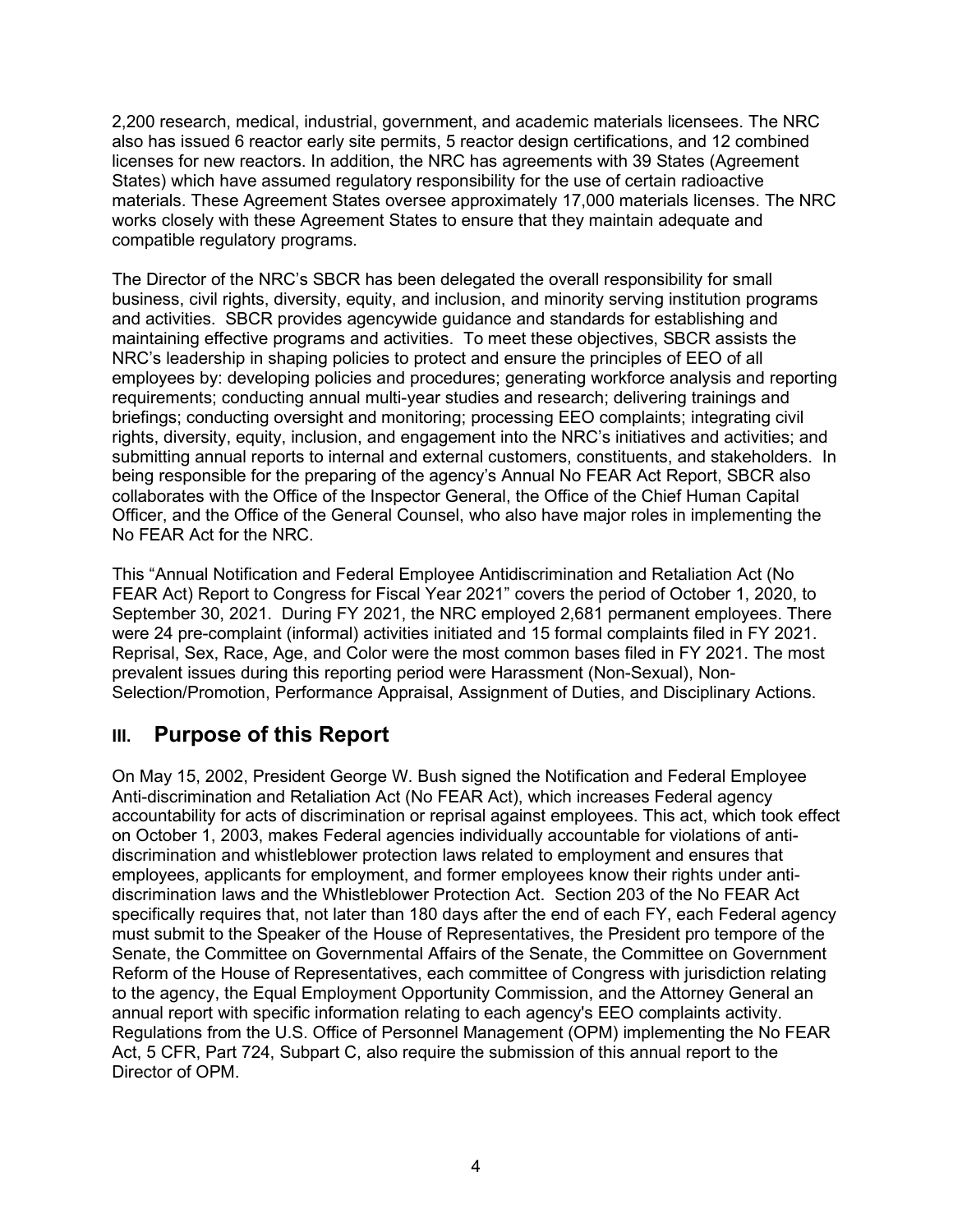The Annual No FEAR Act Report must provide the following information:

- The number, status, and disposition of Federal court cases, pending or resolved, arising under the laws covered by the No FEAR Act.
- Judgment Fund reimbursements and adjustments to the NRC budget to meet reimbursement requirements.
- The number and type of disciplinary actions related to discrimination, retaliation, or harassment and the NRC's policy relating to appropriate disciplinary action.
- Final year-end summary data related to the NRC's EEO complaint activity for the FY.
- An analysis of trends, causation, and practical knowledge gained through experience.
- Actions planned or taken to improve the NRC's discrimination complaint program.
- The agency's No FEAR Act training plan.

## **IV**. **No FEAR Act Legal Coverage**

The laws covered in the No FEAR Act include:

- Title VII of the Civil Rights Act of 1964, *as amended*, as it applies to federal agencies, 42 U.S.C. § 2000e-16 (race, color, religion, sex, national origin, and reprisal)
- The Age Discrimination in Employment Act of 1967, as amended, as it applies to federal government employment, 29 U.S.C. § 633a (age (40 and over) and reprisal)
- The Equal Pay Act of 1963, as amended, 29 U.S.C. § 206(d) (sex-based wage differentials and reprisal)
- Section 501 of the Rehabilitation Act of 1973, as amended, 29 U.S.C. § 791 (physical and mental disabilities and reprisal)
- The Genetic Information Nondiscrimination Act of 2008, 42 U.S.C. § 2000ff et seq. (genetic information about an individual or individual's family members and reprisal)
- The Civil Service Reform Act of 1978, 5 U.S.C. § 2302 (prohibited personnel practices in connection with whistleblowing)
- The Whistleblower Protection Act of 1989, 5 U.S.C. 2302b, Pub.L. 101-12 as amended, protects federal whistleblowers who work for the government and report the possible existence of an activity constituting a violation of law, rules, or regulations, or mismanagement, gross waste of funds, abuse of authority or a substantial and specific danger to public health and safety
- Elijah E. Cummings Federal Employees Antidiscrimination Act of 2020 (Pub. L. 107‑174), amends the Notification and Federal Employee Antidiscrimination and Retaliation Act of 2002 (No FEAR Act) to strengthen Federal anti-discrimination laws enforced by the Equal Employment Opportunity Commission and expand accountability within the Federal Government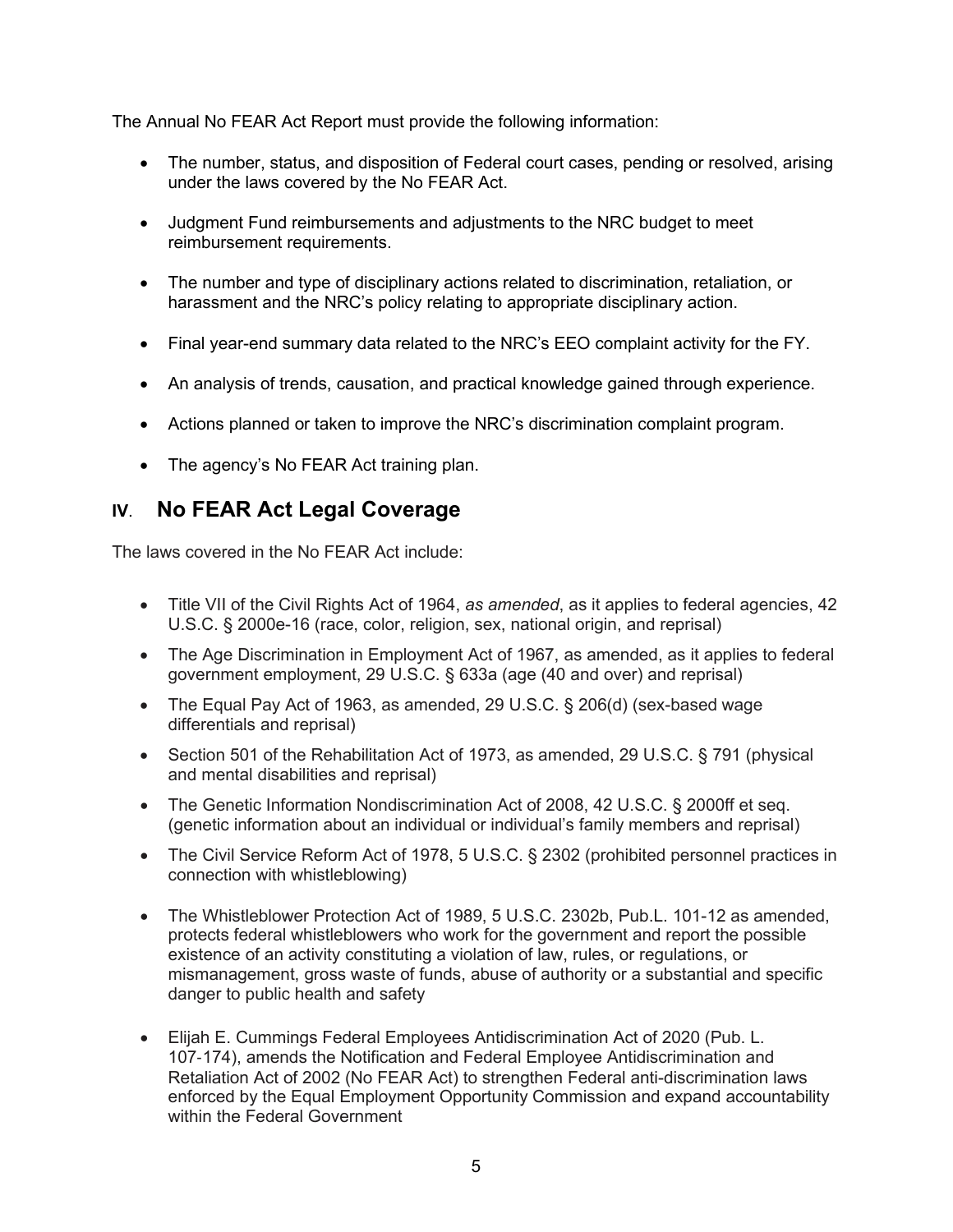## **V. Data Analysis and Results**

As required by the No FEAR Act, the NRC promptly posts and displays a link to its No FEAR Act data on its public Web site [\(No FEAR Act\)](https://www.nrc.gov/about-nrc/civil-rights/crp/dca.html). The agency updates this information no later than thirty (30) calendar days after the end of each quarter. See Appendix 7 for more details.

The NRC's informal and formal complaint activity is relatively low in comparison to other Agencies of similar size—approximately 1.0 percent of the agency's total workforce filed informal EEO complaints, and approximately 0.7 percent filed formal complaints. These results can be attributed to the NRC's desired culture initiative, and continuing efforts to reeducate the workforce and provide robust training and cultural awareness seminars on the importance of EEO/Civil Rights, diversity, equity, inclusion, and engagement initiatives for all employees. The following sections provide more information on the informal and formal complaints filed against the agency.

#### **A. EEO Complaint Activity and Disposition**

During FY 2021, 24 pre-complaint (informal) complaints were initiated, and 2 precomplaints were on-hand at the beginning of the reporting period (i.e., remained from the previous FY) for a total of 26 pre-complaints. Of the total 26 pre-complaints, 22 were completed/counseling ended during FY 2021. Individuals filed 15 new formal complaints against the agency, and 29 were on-hand at the beginning of the FY for a total of 44 formal complaints. Of the total 44 formal complaints, 12 were closed during FY 2021.



#### **Monitoring and Oversight of EEO Complaint Activity**

Figure 1: Pre-complaint (Informal) and Formal Complaint Activity

During FY 2021, the agency completed a total of 20 investigations in accordance with EEOC regulatory timeframes. At the end of FY 2021, eight complaints were pending investigation. The agency issued three final agency decisions during FY 2021 and had no findings of discrimination. In comparison to other Federal agencies of similar size, the NRC's complaint activity is relatively low which is attributed to the use of early intervention to resolve workplace disputes, the agency's ADR Program, and the agency continuing efforts to provide No FEAR Act training to all employees. The NRC uses internal expertise to train managers and supervisors on EEO and diversity. All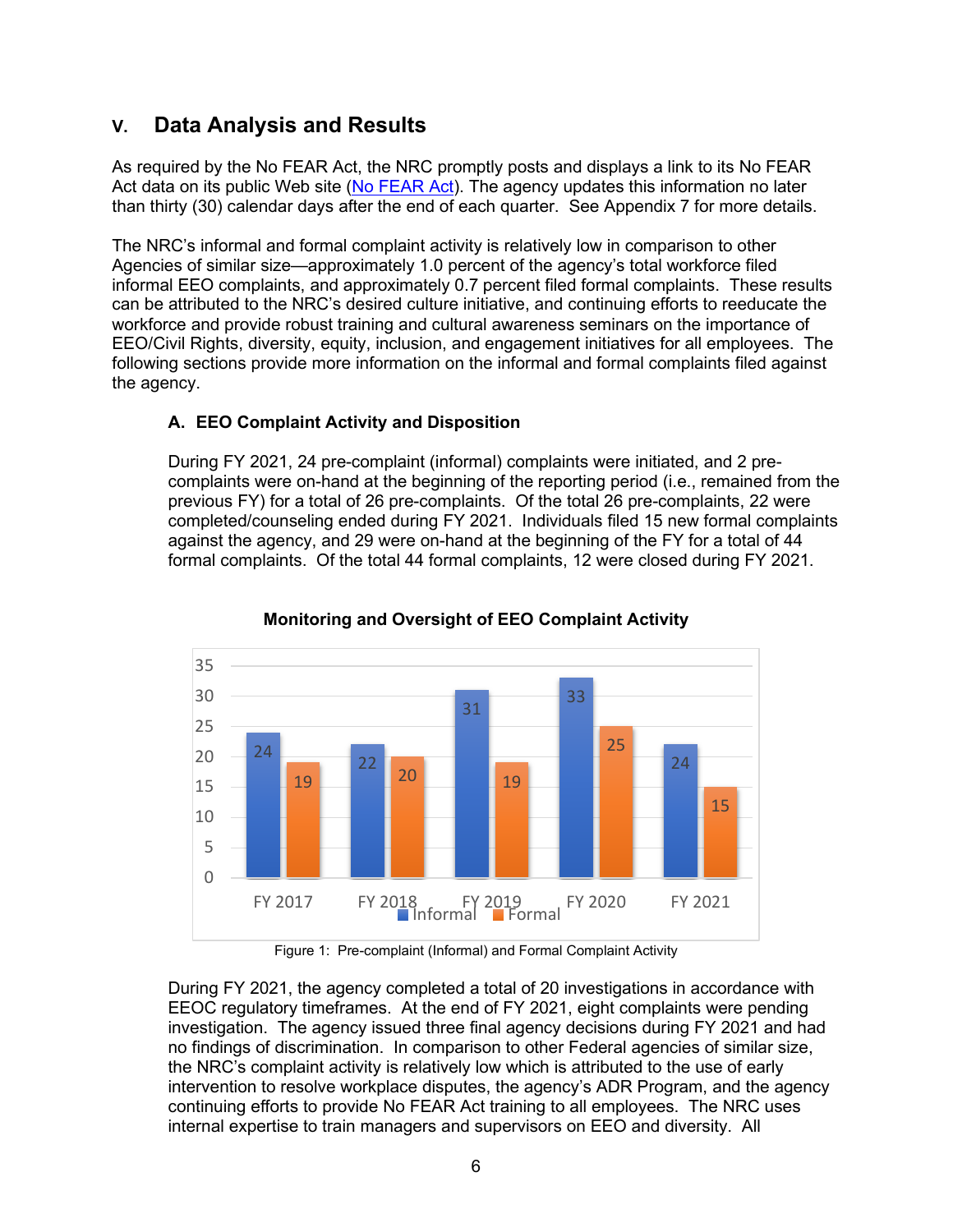managers/supervisors and team leaders receive a full day of EEO and Diversity training in addition to refresher training every 3 years on various EEO and DEIA related topics.

#### **B. Bases and Issues**

The FY 2021 complaint data shows that reprisal, sex, race, age, and color were the most frequently filed bases for complaints. Additionally, the data shows that harassment (nonsexual), non-selection/promotion, performance appraisal, assignment of duties, and disciplinary actions were the most common issues identified in complaints filed. Note: Complaints may be filed alleging multiple bases and issues and the sum of the bases reflected in the complaint data may not equal to the total complaints filed. The attachment provides details.

## **VI. Civil Cases—Reimbursement to the Judgment Fund**

Section 203(a)(1) of the No FEAR Act requires each agency to state in its annual report the number of civil cases arising from the Whistleblower Protection Act and anti-discrimination laws, the status of such cases, and the amount of money reimbursed to the Judgment Fund. During FY 2021, the agency had three EEO lawsuits pending in U.S. Federal District Court. In addition, the NRC had two whistleblowing protection cases in the U.S. Court of Appeals for the Fourth **Circuit** 

Pursuant to the reporting requirements of Title 5 of the *Code of Federal Regulations* (5 CFR) Part 724, "Implementation of Title II of the Notification and Federal Employee Antidiscrimination and Retaliation Act of 2002," the NRC reports that, in FY 2021, it made no reimbursements to the Judgment Fund in connection with any lawsuits.

# **VII. Disciplinary Actions**

Section 203(a)(6) of the No FEAR Act requires the annual report of each agency describe the policy that it implements relating to disciplinary actions imposed against a Federal employee found to have discriminated against any individual in violation of any law cited under Section 201(a)(1) or (2) or to have committed another prohibited personnel practice that was revealed in the investigation of a complaint alleging a violation of any of the laws cited under Section 201(a)(1) or (2). Furthermore, the act requires that the agency report the number of employees disciplined in accordance with such policy and the specific nature of the disciplinary action.

The NRC's antidiscrimination policy provides for appropriate disciplinary action to be taken against any employee found to have discriminated against an individual or to have engaged in other prohibited personnel actions, including retaliation for lawful whistleblowing activities or for exercising an appeal, complaint, or grievance right. During FY 2021, 34 claims of antiharassment policy violations were filed which resulted in no findings. The most commonly alleged basis for harassment was race, followed closely by sex (gender).

# **VIII. No FEAR Act Training Plan**

The NRC adheres to the requirements of the No FEAR Act by providing biennial training for all its employees. A global message is issued to all employees announcing the training cycle, which for this reporting period is 2021-2022. In addition, the NRC issues its No FEAR Act Notice annually to all employees via the agency's internal and external websites, to inform them of the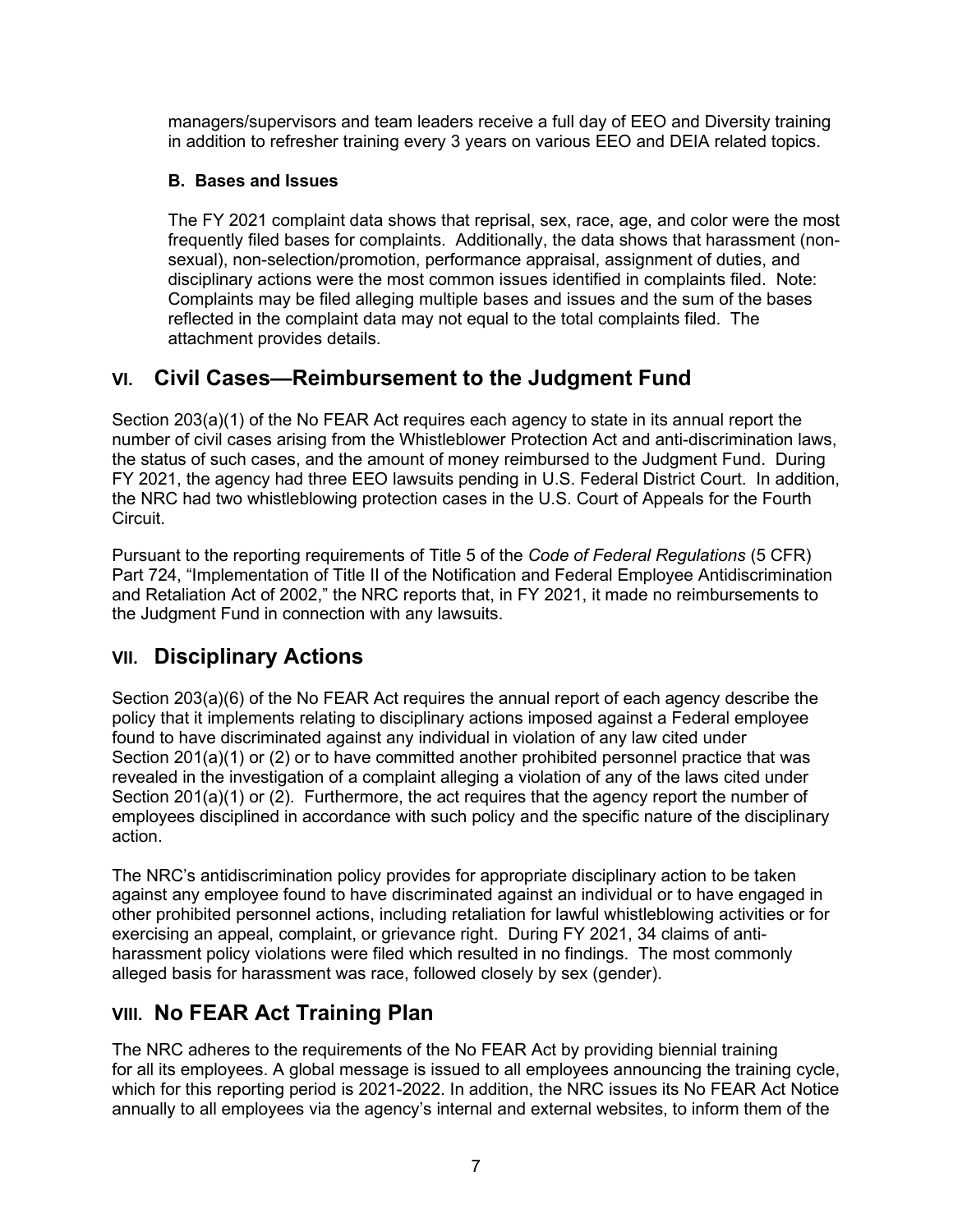available rights and protections under Federal anti-discrimination and whistleblower protection laws.

The NRC No FEAR Act training was revised in 2022 to clarify recent changes to the EEOC case law and whistleblower regulations. SBCR examined trends and incorporated information in the revised biennial No FEAR Act training course on issues relating to harassment, retaliation, and reasonable accommodation. In FY 2022, the NRC will administer the No FEAR Act training to all employees to include managers and supervisors. The NRC will track and monitor the number of employees completing the training and issue notifications to those who have not completed it within the mandatory training cycle. All new NRC employees are advised during the New Employee Orientation Program of the requirement to complete their No FEAR Act training within 90 days of on-boarding.

## **IX. Trends, Analysis, and Practical Knowledge**

Section 203(a)(7) of the No FEAR Act requires each agency to examine trends, causal analyses, practical knowledge gained through experience, and any actions completed or planned to improve the complaint or civil rights program of each agency.

In reaffirming the NRC's unwavering commitment to the principles of EEO and eliminating unlawful discrimination, harassment, and retaliation in the workplace, SBCR briefed the Commission on the state of the EEO program and provided awareness of issues and trends and solicited their perspectives and recommendations in strengthening the agency's EEO Program.

During the FY 2021 reporting period, the NRC provided quarterly EEO and Diversity training opportunities for managers and employees. All managers and supervisors are required to attend EEO and Diversity training every 3 years. The training focuses on Affirmative Employment, Diversity and Inclusion, Merit System Principles and Prohibited Personnel Practices, Unconscious/Implicit Bias, Reasonable Accommodation, Harassment, EEO Complaint Process and ADR. The NRC will continue to review and modify procedures in accordance with EEOC regulations, monitor complaint activity, and promote the benefits of ADR as a viable and cost saving alternative to traditional EEO discrimination complaint processing.

An analysis of complaints filed during FY 2021 shows the agency experienced a decrease in pre-complaint (informal) and formal complaint activity compared with FY 2020. Most of the complaints filed were brought under Title VII of the Civil Rights Act of 1964, as amended, and/or the Age Discrimination in Employment Act of 1967, as amended and the Rehabilitation Act of 1973, as amended. In FY 2021, reprisal, sex, race, age, and color were the most common bases of alleged discrimination. In addition, harassment (non-sexual), non-selection/promotion, performance appraisal, assignment of duties, and disciplinary actions were the most common issues.

Of the 20 total investigations completed in FY 2021, 10 were untimely, as they were not processed within the EEOC regulatory timeframes. In addition, the agency's average processing time for investigations increased from 262 calendar days in FY 2020 to 283 calendar days in FY 2021. At the end of FY 2021, eight complaints were pending investigation.

In addition, the NRC continues to focus on collecting and analyzing workforce data to comply with the EEOC's guidelines for a model EEO program, particularly by incorporating mechanisms for identifying triggers, analyzing barriers, and developing action plans to eliminate barriers. The NRC, in accordance with its EEOC Management Directive 715, routinely conducts barrier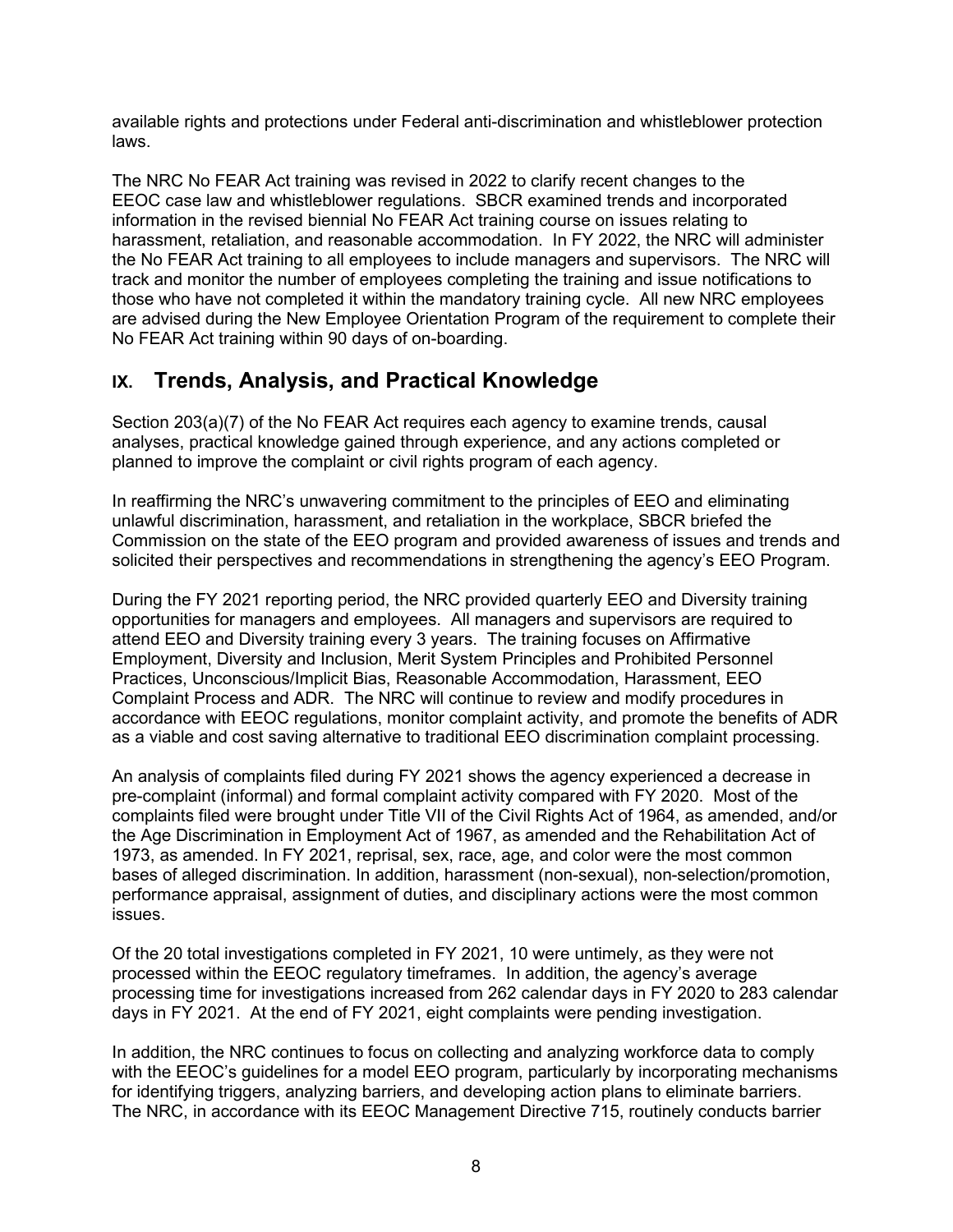analyses where it evaluates groups that show low participation rates in the workforce, focusing on promotions, separations, awards, and developmental opportunities.

The NRC continues to make progress in developing standard operating procedures and improving internal controls measures to ultimately meet the regulatory timeframes for completing investigations. The agency utilizes investigative services, including an Inter-Agency Agreement with the contractor U.S. Postal Service National EEO Investigative Services.

The agency's civil rights staff has considerable experience in processing EEO complaints. This knowledge base contributes significantly to the following:

- SBCR Director's continuous efforts to issue an "Annual No FEAR Act Notice" to all agency employees.
- Posting on the agency's website the summary updates of statistical No FEAR Act data related to EEO complaints filed.
- On-going improvement in communication with complainant's and managers.
- High-quality EEO training for managers and supervisors to prevent discrimination.
- Effective dissemination of information and clarification of changes to the EEO and ADR program.
- Development of a new way for employees to make an EEO contact or file a complaint through the use of an e-File Secure Portal where employees can electronically request to contact an EEO Counselor, file an informal complaint, request ADR, submit documents, and receive real-time status updates on their EEO complaints.
- Launching of "Entellitrak", a next generation web-based application used to collect case management components to meet the NRC's EEO business requirements to enhance case processing and management functionalities (i.e., inputting, processing, tracking, managing, and reporting on EEO complaint activities), and components customized to efficiently process and report EEO cases in every stage of the EEO process, from intake to resolution. Other benefits of the new Entellitrak system for NRC employees includes: 1) reduction in case backlog and processing times; 2) identification of areas/offices that are doing well or are in need of improvement; 3) and timely and accurate submissions of annual reporting requirements to the EEOC.

SBCR continues to maintain interactions with other Federal agencies, the Federal EEO and Civil Rights Council, and the Small Agency Council to gain and share knowledge and best practices in civil rights.

### **X. Conclusion**

The NRC's meaningful and measurable accomplishments highlighted in this report are due in part to the No FEAR Act and its training, and strong and clear policy statements on EEO, ADR, Diversity and Inclusion, Anti-Harassment, Whistleblower Rights, and Reasonable Accommodation Procedures. The NRC continues to hold management officials accountable for compliance with EEO principles and policies by the placement of EEO critical elements in all SES performance appraisals and standards. Additionally, the NRC offers annual "EEO and Diversity Training for Managers and Supervisors" and periodic Anti-Harassment Training to its